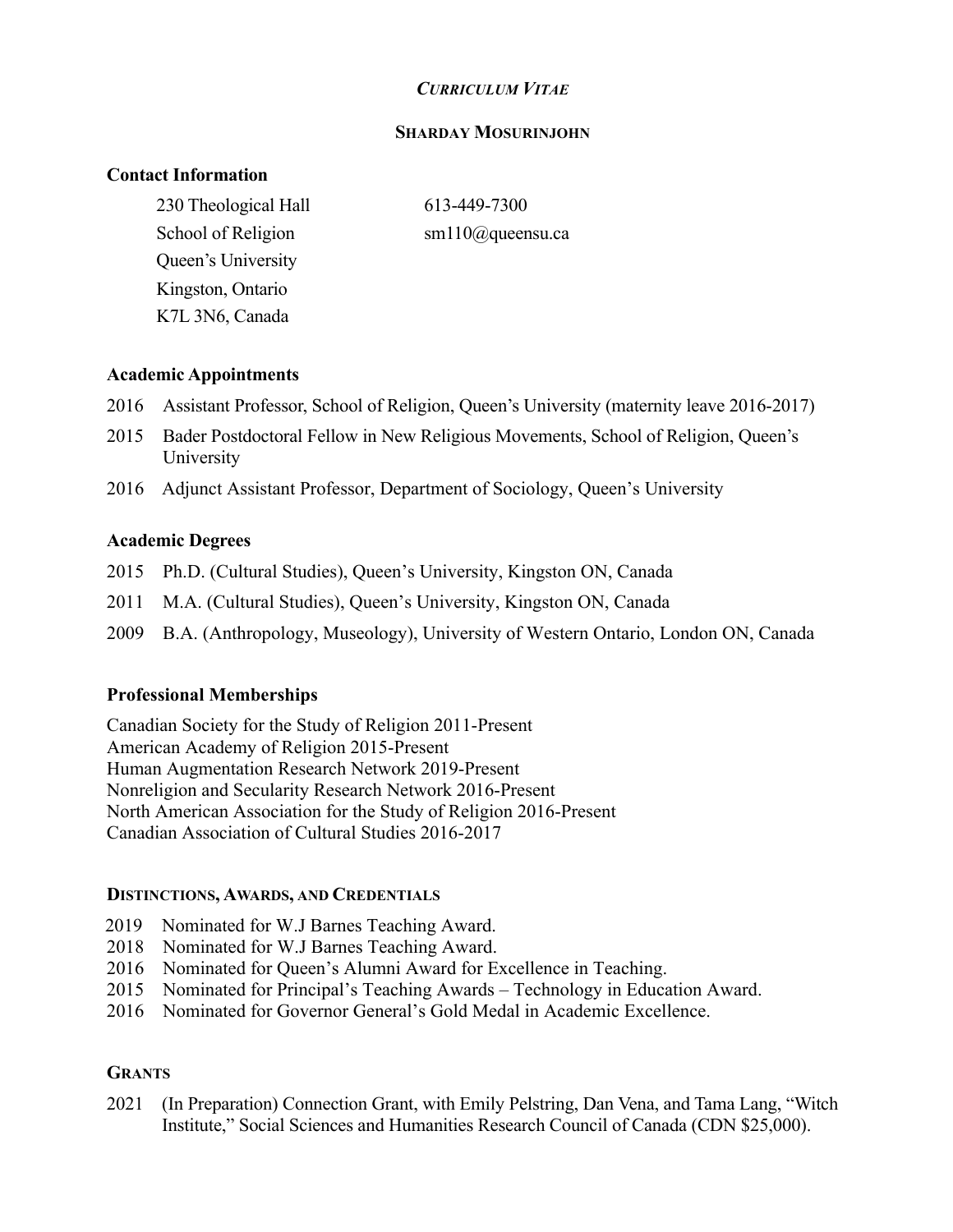- 2020 Mitacs Training Award, with Joshua Rinaldo, "Their New Hoax: COVID Conspiracy Theories" (CDN \$6000).
- 2020 New Frontiers in Research Fund, with Amber Simpson (DBMS, Computing), "Finding Identity in the Digital Cancer Twin," Tricouncil Research Agency of Canada, 2020-2022 (CDN \$250,000).
- 2018 Cognitive Assessment Redesign Grant, "Teaching with Threshold Concepts in the Academic Study of Religion," Centre for Teaching and Learning, Queen's University, 2018 (CDN \$2000).
- 2017 Educational Research Grant, with Richard S. Ascough, "Identifying Threshold Concepts in the Academic Study of Religion," Centre for Teaching and Learning, Queen's University, 2017-2019 (CDN \$4,000).
- 2016 SSHRC Insight Development Grant, "Boredom and the Spiritual Imagination in Information Society." 2016-2018 (CDN \$21,165).

### **PUBLICATIONS AND PRESENTATIONS**

#### **Books**

Forthcoming 2021 *Overload Boredom as a Spiritual Crisis*. McGill-Queen's University Press.

#### **Journal Articles**

- 2020 (Forthcoming) Mosurinjohn, S. and R. S. Ascough. "The *Nuremberg Chronicle*: Art, Artefact, and the End of the World." *Queen's Quarterly*.
- 2020 Mosurinjohn, S. and N. Matorina. "For Boredom: A Conceptual Network of Cultural Objects." *Capacious: Journal for Emerging Affect Inquiry*.
- 2020 Mosurinjohn, S. "South Korean Cort/Cor-Tek Guitar Workers' Action and the Politics of Digital International Solidarity." *TOPIA: Canadian Journal of Cultural Studies* 40: 88-111.
- 2019 E. Funnell-Kononuk and **S. Mosurinjohn**. "A Cult of Cookie Bakers": The Spiritual Qualities of Youth Social Justice Organization Free the Children." *Studies in Religion/Sciences Religieuses* 48(3): 462-482.
- 2019 Mosurinjohn, S. and R. S. Ascough. "Desiring, Departing, and Dying, Affectively Speaking: *Epithymia* in Philippians 1:23." *The Bible and Critical Theory* 15(1): 65-88. Open access: https://www.bibleandcriticaltheory.com/issues/vol15-no1-2019/vol-15-no-1-2019-desiringdeparting-and-dying-affectively-speaking-epithymia-in-philippians-123/
- 2017 Mosurinjohn, S. and E. Funnell-Kononuk. "Free the Children as a 'New Secular Spiritual Movement': A Case Study on the Conceptual Boundaries between 'Spirituality,' 'the Sacred,' and 'New Religious Movements." *Journal for the Study of Spirituality* 7(2): 114-127.
- 2017 Mosurinjohn, S. "The Dance Between Artefact, Commodity and Fetish: A Case Study of Brendan Fernandes' *Lost Bodies*." Special Issue: 'What Kind of Witchcraft is This?'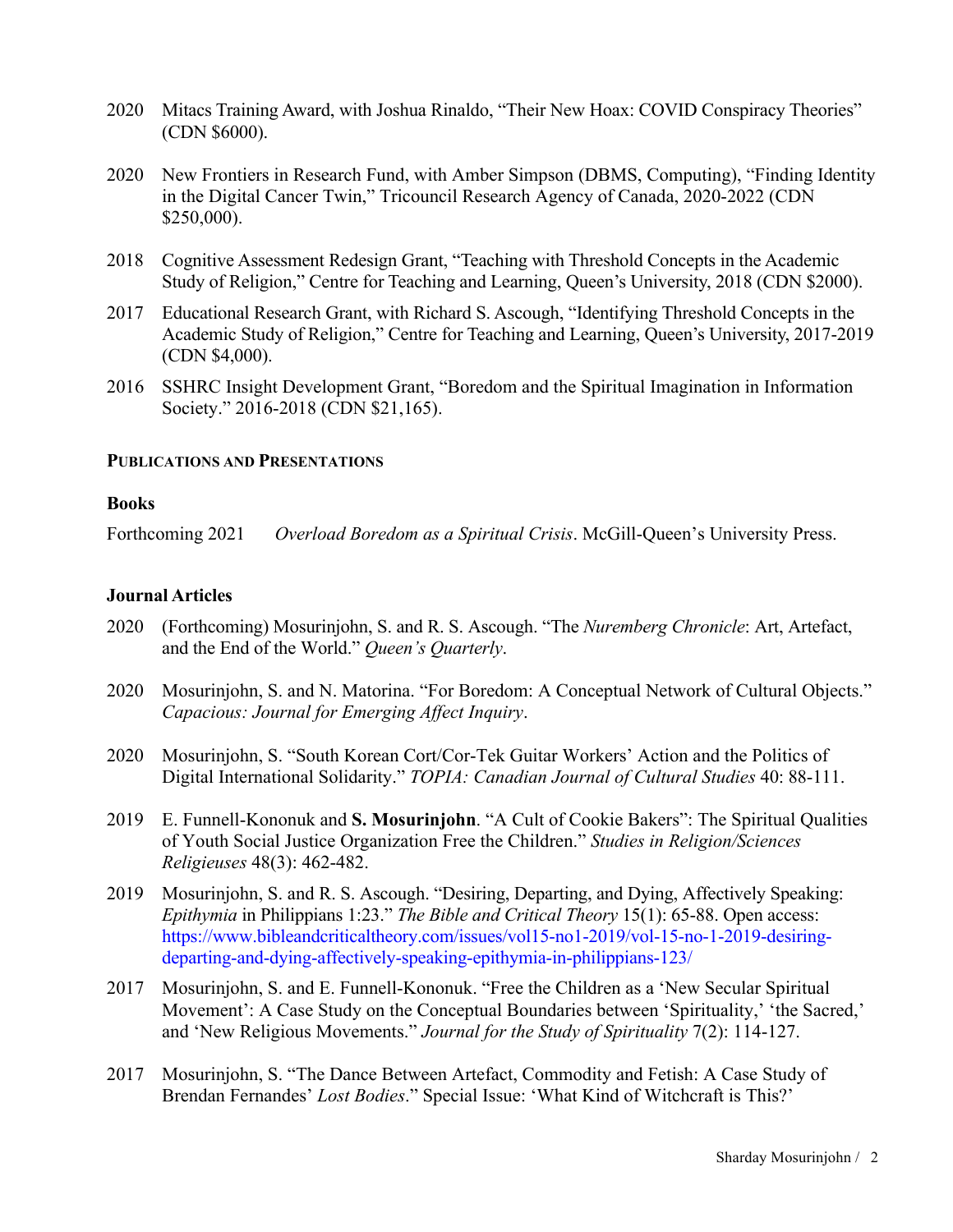Development, Magic and Spiritual Ontologies. *Third World Thematics: A TWQ Journal* 2(2-3): 211-228.

- 2014 Mosurinjohn, S. "Unraveling the Identity of the Line in Culture: Dominant Lines in the Temporal–Affective Structure of Late Modernity." *The International Journal on the Image*  4(4): 113-125.
- 2014 Mosurinjohn, S. "Popular Journalism, Religious Morality, and the Canadian Imaginary: Queers and Immigrants as Threats to the Public Sphere," *The Journal of Religion and Popular Culture* 26(2): 244-258. doi: 10.3138/jrpc.1913

## **Chapters in Edited Volumes**

- 2021 (Forthcoming) Mosurinjohn, S. "Theorizing Ritual and Emotion." In Soham Al Souadi and Richard DeMaris (Eds.), *The Ritual World of Ancient Christianity: Rites, Emotions, Identities*, Routledge.
- 2021 (Forthcoming) Mosurinjohn, S. *"*Spectacle: Art, Media, Representation." In James Bielo, William S. Green, Anthony B. Pinn, and Susan Ridgely (Eds.), *Bloomsbury Religion in North America: A Bloomsbury Academic Digital Resource*, Bloomsbury Academic.
- 2021 (Forthcoming) Mosurinjohn, S. "The Satanic Temple's Queering of Civil Religion." In Brent Plate, Pooyan Tamimi Arab, and Jennifer Scheper Hughes (Eds.), *Routledge Handbook of Material Religion,* Routledge*.*
- 2016 Mosurinjohn, S. "Overload, Boredom, and the Aesthetics of Texting." In Michael E. Gardiner and Julian Jason Haladyn (Eds.), *The Boredom Studies Reader: Frameworks and Perspectives*, pp. 143-156. New York: Routledge.
- 2008 Viger, C., Bluhm, R., & **Mosurinjohn, S.** "The Binding Problem: Achilles in the 21st Century." In T.M. Lennon, R.J. Stainton (Eds.), *The Achilles of Rationalist Psychology*, pp. 257-285. Dordrecht: Springer.

#### **Contributions to Reference Tools and Blogs**

- 2019 Mosurinjohn, S. "Why It's Wrong to Refer to the 'Cult of Trump.'" *The Conversation.*
- 2018 Mosurinjohn, S. *For Boredom: Conceptual Art and Writing on Boredom as a Crisis of Meaning* (website developed with funding from SSHRC Insight Development Grant). http://www.forboredom.com
- 2018 Mosurinjohn, S. and R. Ascough. "Spirituality as a Threshold Concept." *Religious Studies Project*. https://religiousstudiesproject.com/2018/06/14/the-blog-assignment-confrontingspirituality-in-teaching-religious-studies/
- 2018 Mosurinjohn, S. "The Blog Assignment: 'Authentic' Learning about Spirituality, Secularity, and Nonreligion." *Religious Studies Project*. https://religiousstudiesproject.com/2018/05/25/the-blog-assignment-authentic-learning-aboutspirituality-secularity-and-nonreligion/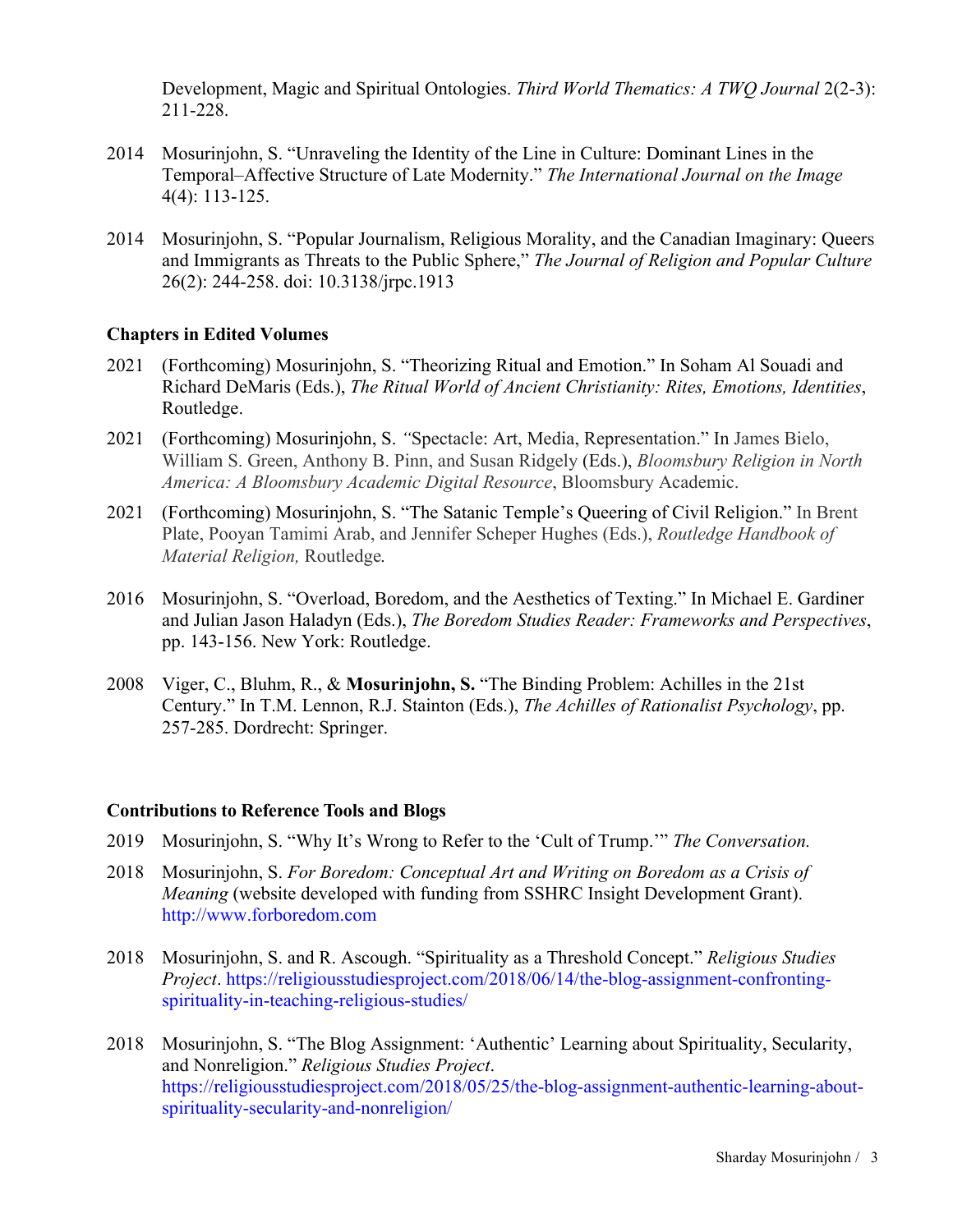- 2018 (Consultant) Big Data Surveillance Project, Surveillance Studies Centre, Queen's University, Kingston, ON.
- 2015 (Invited) Mosurinjohn, S. "The Great Wikipedia Learning Adventure." *WikiEdu Foundation*. https://wikiedu.org/blog/2015/12/02/the-great-wikipedia-learning-adventure/
- 2014 Mosurinjohn, S. "Locked Up: Inside Kingston Penitentiary With Geoffrey James," *Canadian Art* 31(4): 102-9.
- 2012 Mosurinjohn, S. (Guest Blogger), "School's Out: Youth, Sexuality, and Education," *Bitch Magazine*. (24 post series, eg. "Family Matters: Lessons From Reconciling Radical Politics with Not-So-Radical Loved Ones"; "Slut Shaming and the Empowered Young Woman")
- 2011 Mosurinjohn, S. "Queerness, Asexuality, In/visibility and "Gay" Rights in Canada: Legal Recognition Versus the Cultivation of a New Cultural Ethos." In J. Quail, (Ed.), *Queer Enough: Queer Identities, Different-Gender Relationships*, 2.
- 2009 Mosurinjohn, S. "Conservative Creativity? A Comparison of Federal and Calgarian Approaches to Arts and Culture." In E. Heersink, S. Mosurinjohn, & A. Wallace, (Eds.), *Bon à Tirer: The Western Undergraduate Journal of Visual Culture,* 2. http://www.uwo.ca/visarts/research/2008-09/bon\_a\_tirer/table\_of\_contents.htm
- 2008 Mosurinjohn, S. "Strategies of Museum Education: Curating Material Culture, History, and Values." In M. Dalsin, J. Sarma, & S. Mosurinjohn (Eds.), *The Western Undergraduate Journal of Art and Visual Culture,* 1: 61-70.
- 2008 Writer, Catalogue Essay, *Baraka: Souvenirs of Voyage, Discovery, and Home* (Group Exhibition related to Western University Museum Studies Course), Museum London, London, ON. (Awarded Arts and Humanities Faculty Student Donation Fund Project Grant to produce Exhibition Catalogue).
- 2008 Artist, *Propaganda*, Faculty of Arts and Humanities Undergraduate Publication, Western University.
- 2007 Writer, Catalogue Essay, *Lost in Transit* (Group Exhibition related to Gallery Practices Course), ArtLab Gallery, Western University. (Awarded Arts and Humanities Faculty Student Donation Fund Project Grant to produce Exhibition Catalogue).

#### *News and Media*

- 2019 (Interviewee). Robinson, Felicity. "When Was the Last Time You Were Bored?" *Primer*. https://primer.com.au/when-was-the-last-time-you-were-bored/
- 2016 (Interviewee). Peters, Diane. "Our Growing Fascination With Boredom." *University Affairs*. Dec. 7, 2015. https://www.universityaffairs.ca/features/feature-article/growing-fascinationboredom/
- 2015 (Interviewee). Ito, Mary (Host). "Engaging Boredom." *Fresh Air*. CBC. May 24, 2015.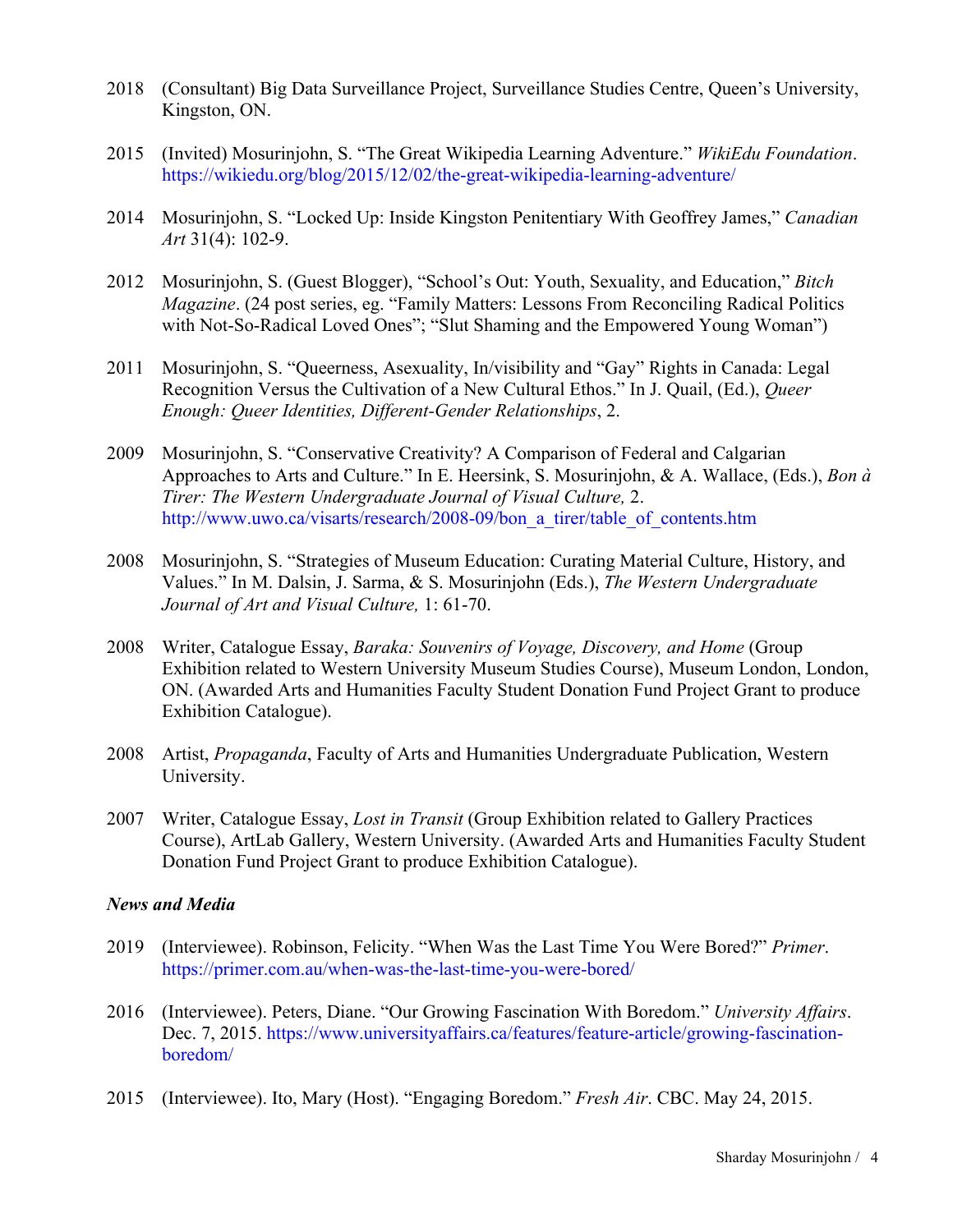- 2015 (Interviewee). Bernardo, Marcella (Guest Host). "Are You Bored?" *The Sean Leslie Show*. CKNW AM 980. April 25, 2015. https://soundcloud.com/cknw/the-sean-leslie-show-w-guest-2
- 2015 (Interviewee). Bennett, Jill (Host). "Niqab and the Oath of Citizenship." *The Jill Bennett Show*. CKNW AM 980. March 15, 2015. https://soundcloud.com/cknw/the-jill-bennett-show-sun-153
- 2014 (Interviewee). Teotonio, Isabel (Reporter). "Toronto Fashion Week: Do Fashion and Feminism make Strange Bedfellows?" *Toronto Star*. Oct. 18, 2014. http://www.thestar.com/life/2014/10/18/toronto\_fashion\_week\_do\_fashion\_and\_feminis m\_make\_strange\_bedfellows.html

## **Book Reviews**

- 2020 Mosurinjohn, S. Review of *The Future of Immortality: Remaking Life and Death in Contemporary Russia* by Anya Bernstein. *Journal of the American Academy of Religion* 88(2).
- 2016 Mosurinjohn, S. "Poetics and Politics of the Cloud." Review of *Cloud of the Impossible* by Catherine Keller. *Studies in Religion/Sciences Religieuses* 45(3): 444-446.
- 2015 Mosurinjohn, S. "Language, Politics, and the Novel." Review of *Mute Speech: Literature, Critical Theory, and Politics* by Jacques Rancière. *TOPIA: Canadian Journal of Cultural Studies* 32: 317-321*.*

## **Manuscripts Submitted for Review or in Preparation**

- (In Review) Mosurinjohn, S. and G. Watts. "Religious Studies and the Spiritual Turn." *Method and Theory in The Study of Religion*.
- (In Review) Mosurinjohn, S. "Objects, Affects, Aesthetics: New Materialisms and Religious Studies." *Religion Compass*.
- (In review) Mosurinjohn, S. "Threshold Concepts in the Study of Religion." *Journal of the American Academy of Religion*.
- (Submitted abstract for edited volume proposal) *Religion and Technology*. Ed. Beth Singler.

#### **Academic Conference Papers and Panel Presentations**

- 2020 (Deferred to 2021; with Jordan Brady Lowen). "Robot Priests, Virtual Freuds, and Technodelics: A Theoretical Framework for Coupling AI and VR." Artificial Intelligence and Religion Seminar, American Academy of Religion, Boston MA, November 2020.
- 2020 (Deferred to 2021; Panel with Galen Watts and Connor Thompson). "The Spiritual Turn in the Study of Religion." Canadian Society for the Study of Religion, (Congress of the Humanities and Social Sciences Federation of Canada), Western University, May-June 2020.
- 2020 (Deferred; Invited Speaker). Center for Religion and the Human, Department of Religious Studies, University of Indiana, Bloomingston, July 2020.
- 2020 (Invited Discussant). Material Secularisms Workshop, Department of Religious Studies, University of Pennsylvania, February 27-29, 2020.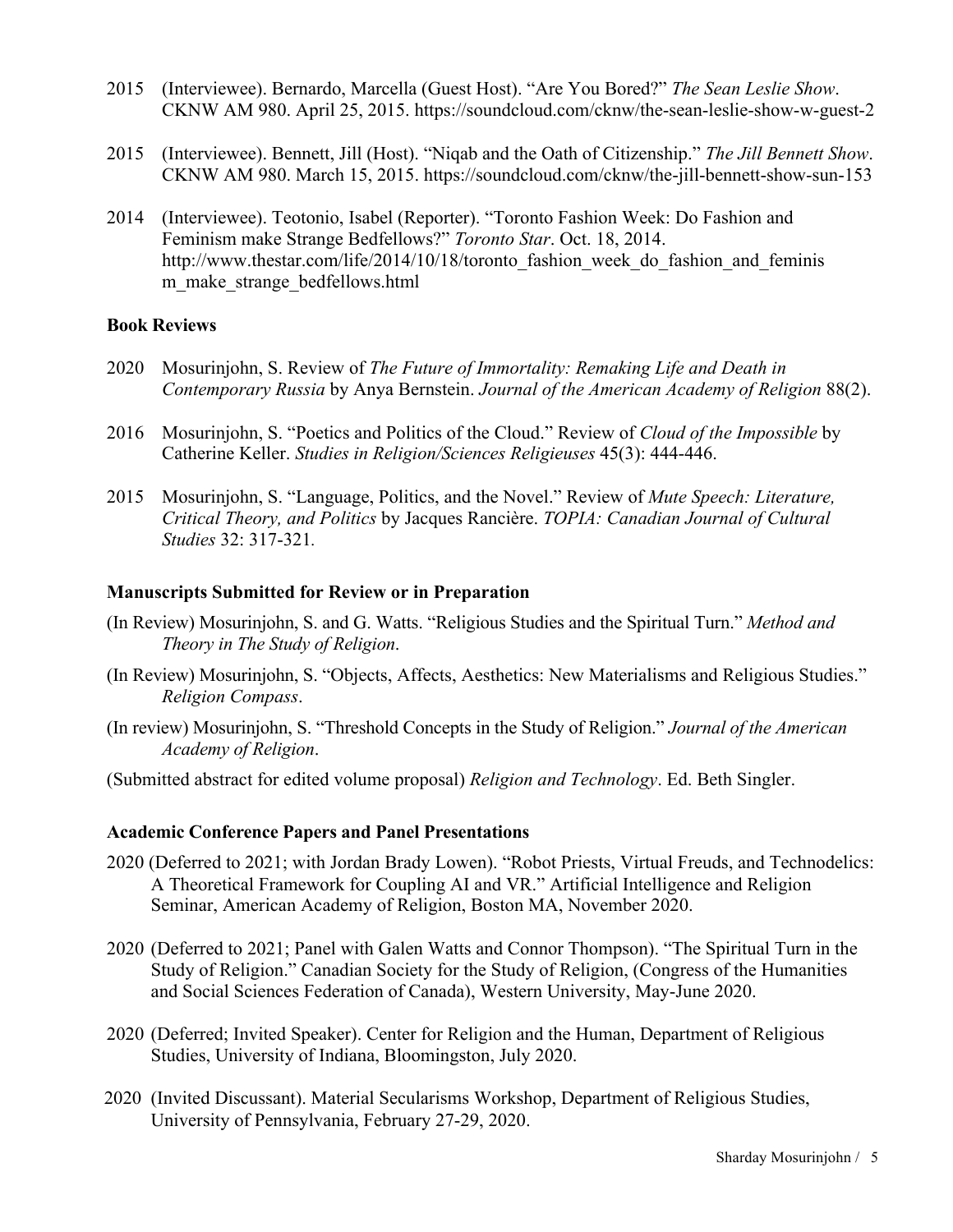- 2019 "The Positive Potential of Misrepresentation in Digital Games." American Academy of Religion (Religion and Video Games Unit), San Diego, CA, November 23, 2019.
- 2019 (Invited paper) "Approaching Ritual Artefacts with Affect, Aesthetics, and Object-Oriented Analysis." Rituals, Emotions, and Identity Conference, Universität Rostock, Germany, June 13, 2019.
- 2019 Kent Monkman's Aesthetic Challenge to "Indigenous Spirituality" vs. "Settler Colonial Religion." Canadian Society for the Study of Religion, (Congress of the Humanities and Social Sciences Federation of Canada), University of British Columbia, Vancouver, June, 2019.
- 2019 "Misrepresentation, Digital Games, and Ontology." Society for the Anthropology of Religion, University of Toronto, Victoria College, Toronto, May 21-23, 2019.
- 2018 "Boredom, Information, and Meaning in Networked Life." American Academy of Religion (Religion, Affect, and Emotion Unit), Denver, Colorado, Nov. 19, 2018.
- 2018 (with Richard Ascough), "The Nuremberg Chronicle," Schulich-Woolf Rare Book Collection, Douglas Library, Oct. 10, 2018.
- 2018 "Dis/enchantment as Affect." Capacious: Affect Inquiry/Making Space Conference, Millersville University, Lancaster, Pennsylvania, Aug. 8-11, 2018.
- 2018 (with Richard Ascough), "Desiring, Departing, and Dying, Affectively Speaking," Canadian Society of Biblical Studies, (Congress of the Humanities and Social Sciences Federation of Canada), University of Regina, Saskatchewan, May 26, 2018.
- 2018 (with Emma Funnell-Kononuk), "The 'Spiritual Quest' of Youth Social Justice Organization Free the Children," Canadian Society for the Study of Religion, (Congress of the Humanities and Social Sciences Federation of Canada), University of Regina, Saskatchewan, May 27, 2018.
- 2018 (Stream Organizer, with Khadija Coxon),"Spaces of Disaffect," Capacious: Affect Inquiry/Making Space Conference, Millersville University, Lancaster, Pennsylvania, Aug. 8-11, 2018.
- 2018 (with Nick Harrison), "Kent Monkman's Repainting of the Landscape of the Canadian Secular Liberal Order," Northern Research Symposium, Queen's University, Apr. 12, 2018.
- 2018 "Studying Boredom-as-Spiritual-Crisis through Affect, Aesthetics, and Object-Oriented Ontology," Once More, With Feeling: Affect and the God of the Philosophers, University of Dayton, Feb. 24-25, 2018.
- 2016 "Deciphering the Spiritual Crisis of Boredom in Information Culture through Wallace's *The Pale King."* Canadian Society for the Study of Religion, (Congress of the Humanities and Social Sciences Federation of Canada), University of Calgary, Calgary, Alberta, May 31, 2016.
- 2016 (Keynote) "What is the Responsibility of Scholars of Culture?" Undisciplined: Cultural Studies Program Conference, Queen's University, Apr. 2, 2016.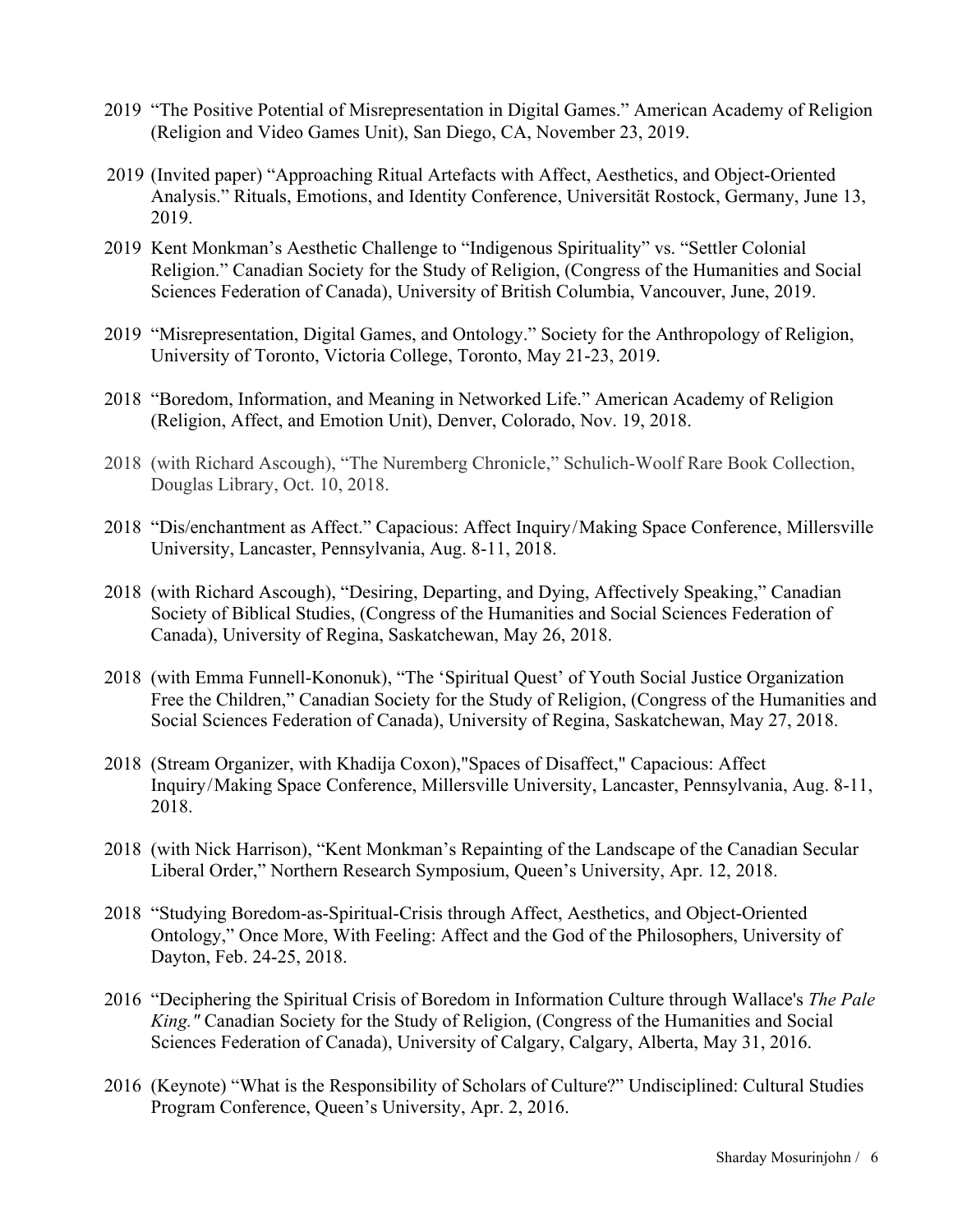- 2016 "Boredom, Witness, and Surveillance in Social Media." Canadian Association of Cultural Studies, University of Waterloo, Waterloo, Ontario, Jan. 16, 2016.
- 2016 (Invited Faculty Panelist) "Affect Theory, Everyday Aesthetics, and the Study of Religion's Other." Unravelling Religion 3: Space, Place, and Affect, Queen's University, May 13, 2016.
- 2015 "Boredom for the 21st Century," Office of Postdoctoral Training Pecha Kucha Research Showcase, Queen's University.
- 2015 (Respondent) Panel on Religion and the Rule of Law in Contemporary China, Visiting Delegation from Shanghai, China, hosted by Queen's University, Oct. 1, 2015.
- 2015 "In and Out of Sync With Meaning: Boredom, Aesthetics, and Texting." Religion, Communication, and Culture Working Group, International Association of Media and Communication Research (IAMCR), Université de Montréal à Québec, Montreal, QC, July 13, 2015.
- 2015 (Organizer and Moderator) "On Filling In: An Artist Talk," public talk by Derek Sullivan, Agnes Etherington Art Centre, Kingston, ON, Mar. 4, 2015.
- 2015 (Organizer and Presenter) "Making More Boring Art: Boredom and Conceptual Drawing and Writing." Engaging Boredom: An Interdisciplinary Symposium for the Theory and Practice of Resisting, Embracing, and Understanding Boredom, Queen's University, Apr. 26, 2015.
- 2015 (Faculty Panelist) "Boredom, Texting, Aesthetics, and Ritual." Engaging Religion in the World: National Undergraduate Conference, Queen's University, Oct. 17, 2015.
- 2014 "Boredom and the Spiritual Crisis of Modernity," Unravelling Religion: Interdisciplinary Graduate Student Conference, Queen's University, Feb. 28-March 1, 2014.
- 2013 "Linearity, Chronicity, and Modernity: The Comeback of Drawing" (Virtual Presentation), Fourth International Conference On the Image, University Center Chicago, Chicago, IL, Oct. 18- 19, 2013.
- 2013 "The Line from Time to Thought," Material Matters, Queen's University, Kingston, ON., 13 Nov. 2013.
- 2012 "The Role of Popular Journalism in the Canadian Imaginary: The Queer and the Immigrant as Symbolic Threats to a Changing Public Sphere," Canadian Society for the Study of Religion Conference (Congress of the Humanities and Social Sciences Federation of Canada), University of Waterloo, Waterloo, ON, May 27, 2012.
- 2011 (with Laura Murray, Queen's University) "Cultural Labour in a Small Town: Motivations, Rewards, & Dynamics," Canadian Communication Association Conference, (Congress of the Humanities and Social Sciences Federation of Canada), University of New Brunswick & St. Thomas University, Fredericton, NB, June 2, 2011.
- 2011 "Gender, Christianities, and Neo/liberalisms," (Poster) Undisciplined: A Cultural Studies Symposium, Queen's University, Kingston, ON.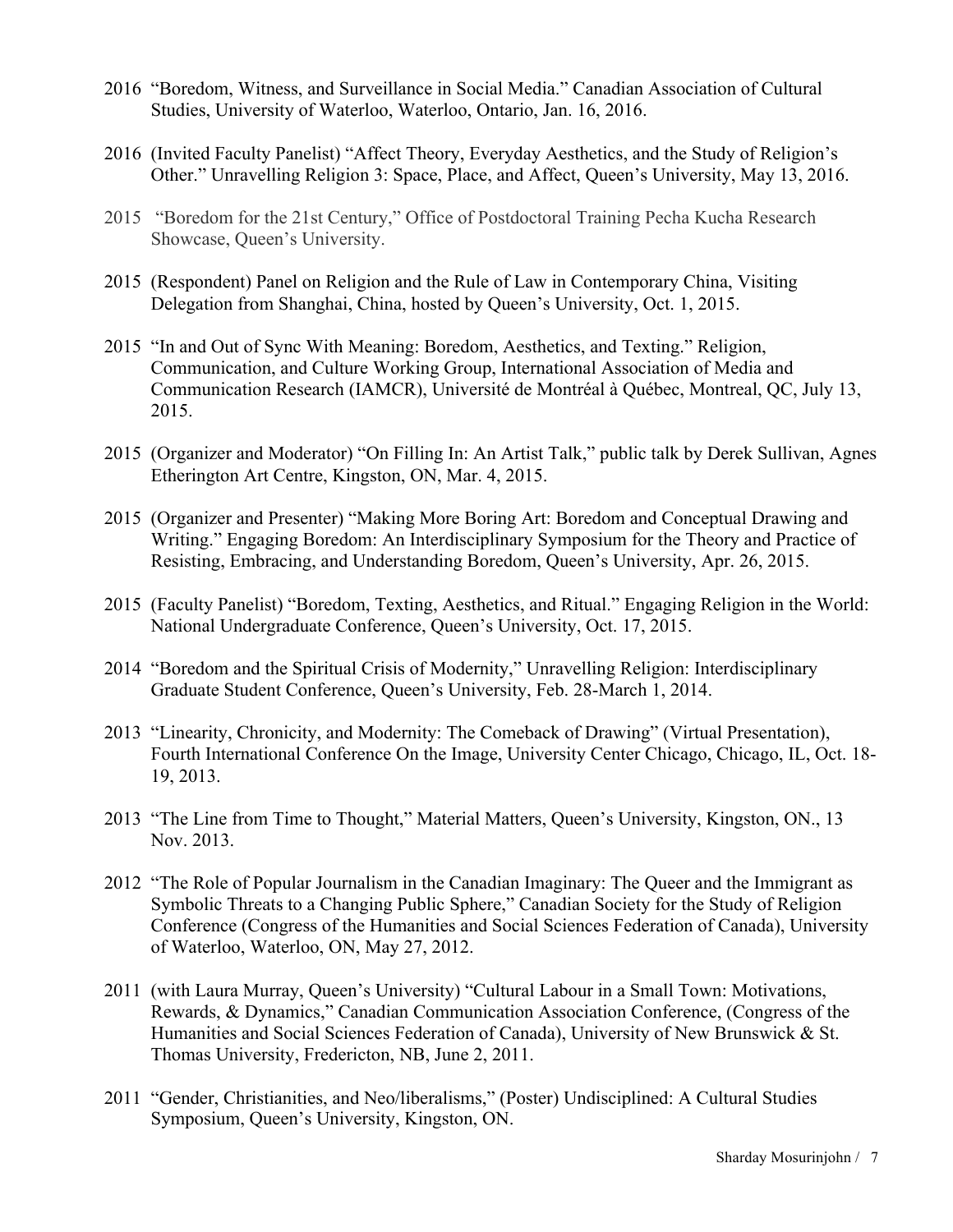- 2010 "Life in Stereotype: Considering Racism, Cultural Suspicion and Authenticity through the Artwork of Kara Walker," Black History Month Works in Progress, Queen's University.
- 2009 "Cultivating Culturepreneurship," Scholar's Electives Poster Presentation, Western University.

## **COMMUNITY PRESENTATIONS**

- 2019 "Boredom and 21<sup>st</sup> Century Technology." Ban Righ Centre, Queen's University. November 28, 2019.
- 2018 Co-Presenter (with Richard Ascough), "The Nuremberg Chronicle," Schulich-Woolf Rare Book Collection, Douglas Library, Oct. 10, 2018.
- 2015 (With Richard Ascough) "Humanism," Kingston Collegiate Vocational Institute, World Religions Class, Sept. 24, 2015.

#### **TEACHING AND CURRICULUM DEVELOPMENT**

#### **Courses Taught at Queen's University**

- Undergraduate:
	- o RELS 255: Methods
	- o RELS 140: Religion and Science
	- o RELS 221: New Religious Movements
	- o RELS 341: Spirituality, Secularity, and Nonreligion
	- o RELS 401: Honours Seminar
	- o RELS 240: Magic, Witchcraft, and the Supernatural
	- o RELS 345: Religion and Art (co-taught with Richard Ascough)
	- o RELS 502: Social Justice Businesses and Spirituality
	- o RELS 452: The Contemporary Religious Situation
	- o RELS 131: World Religions/Religious Worlds
	- o SOCY 362: Cultural Studies for Sociology
	- o ARTH 305: Contemporary Drawing
	- o ARTH 340: New Media, Social Media, and the Crisis of Criticism
	- o PHIL 376: Feminist Philosophy
- Graduate:
	- o RELS 802: Method and Theory
	- o RELS 800: Professional Development Seminar
	- o RELS 841: Spirituality, Secularity, and Nonreligion
	- o RELS 808: The Contemporary Religious Context
	- o RELS 809: The Contemporary Religious Situation
	- o RELS 852: The Contemporary Religious Situation
	- o RELS 806: New Religious Movements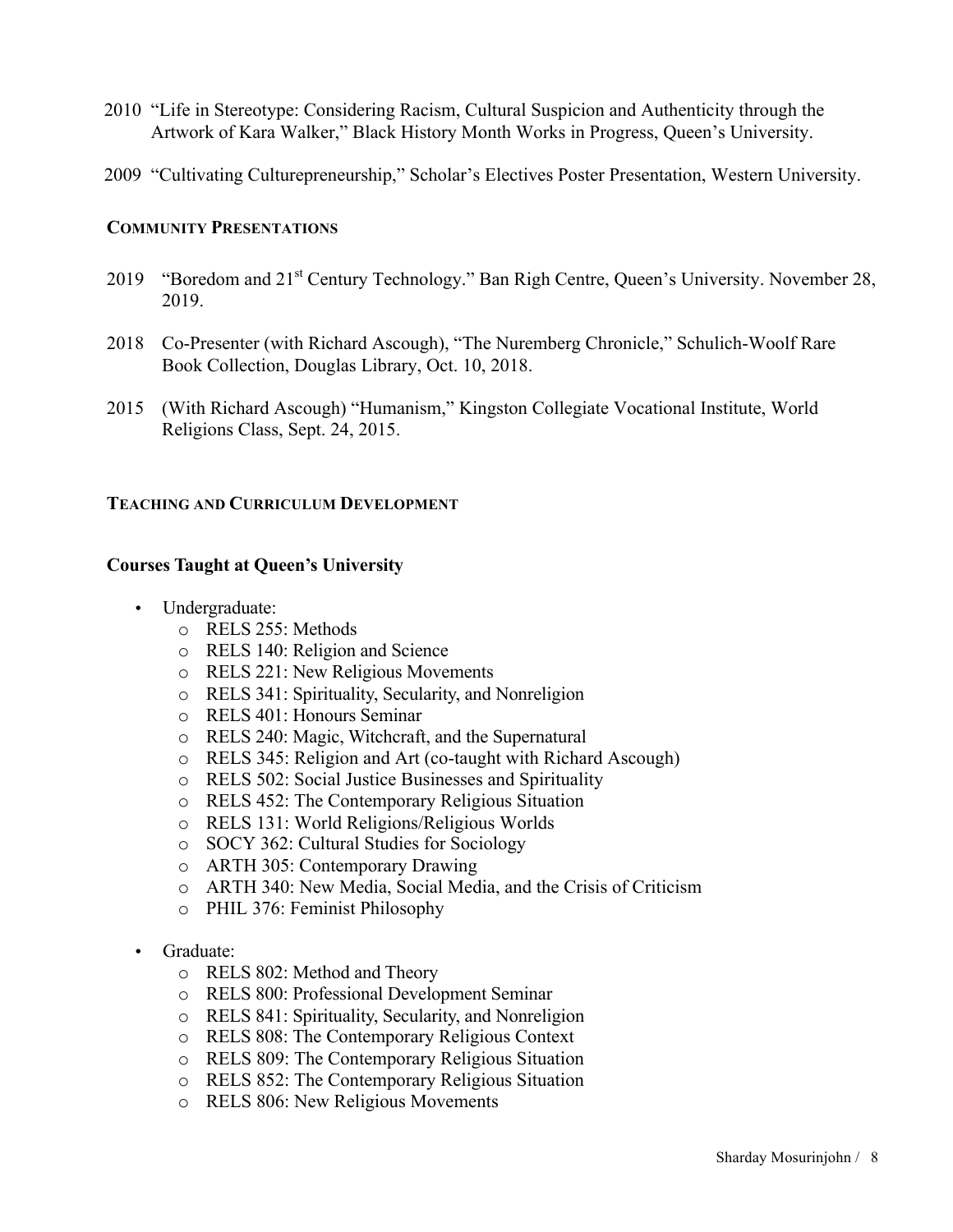# **Professional Development in Teaching and Learning**

# *Presenter*

- 2016 Presenter, "Collaborative Critical Annotation," Showcase of Teaching and Learning, Centre for Teaching and Learning, Queen's University, May 3, 2016.
- 2016 Presenter, "The Wikipedia Assignment," Snapshots of Inquiry-based Learning: Explorations of Process and Product, Faculty Workshop, Centre for Teaching and Learning, Queen's University, March 30, 2016.
- 2015 Workshop Session Co-Facilitator (with Jessica Lougheed, PhD Candidate Psychology, Queen's), "Making Stress-Management Manageable: Ways to Overcome the Stressors of Personal and Professional Life," Teaching Development Day, Queen's University, Sept. 9, 2015.

## *Participant or Attendee*

- 2019 Wabash Mid-Career Writing Colloquy, Wabash Centre for Teaching and Learning, Crawfordsville, Indiana. 2019-2020.
- 2017 Wabash Centre for Teaching and Learning New Teachers Dinner, American Academy of Religion Annual Meeting, Boston, MA, Nov. 19, 2017.
- 2016 "Designing Assessment for Inquiry-Based Learning and Undergraduate Research: An Ideas Exchange," Centre for Teaching and Learning, Queen's University, July 13, 2016.
- 2016 "'It's Elementary, my Dear Watson': Teaching and Learning Through Intelligent Simulation," Co-sponsored by the Centre for Teaching and Learning and the Faculty of Law, with Ametros Learning, Queen's University, May 25, 2016.
- 2015 Focus on Graduate Supervision Workshop, Centre for Teaching and Learning, Queen's University, Dec. 10, 2015.
- 2015 Program in University Teaching and Learning (Certificate in Foundations, Certificate in Practical Experience, Certificate in Scholarship, Certificate in Educational Leadership), Centre for Teaching and Learning, Queen's University.
- 2014 SGS 901: Teaching and Learning in Higher Education.
- 2014 AODA Accessible Instruction for Educators Module.

## **SERVICE AND ADMINISTRATION**

## **Major Departmental Service**

2019-present Graduate Coordinator, School of Religion.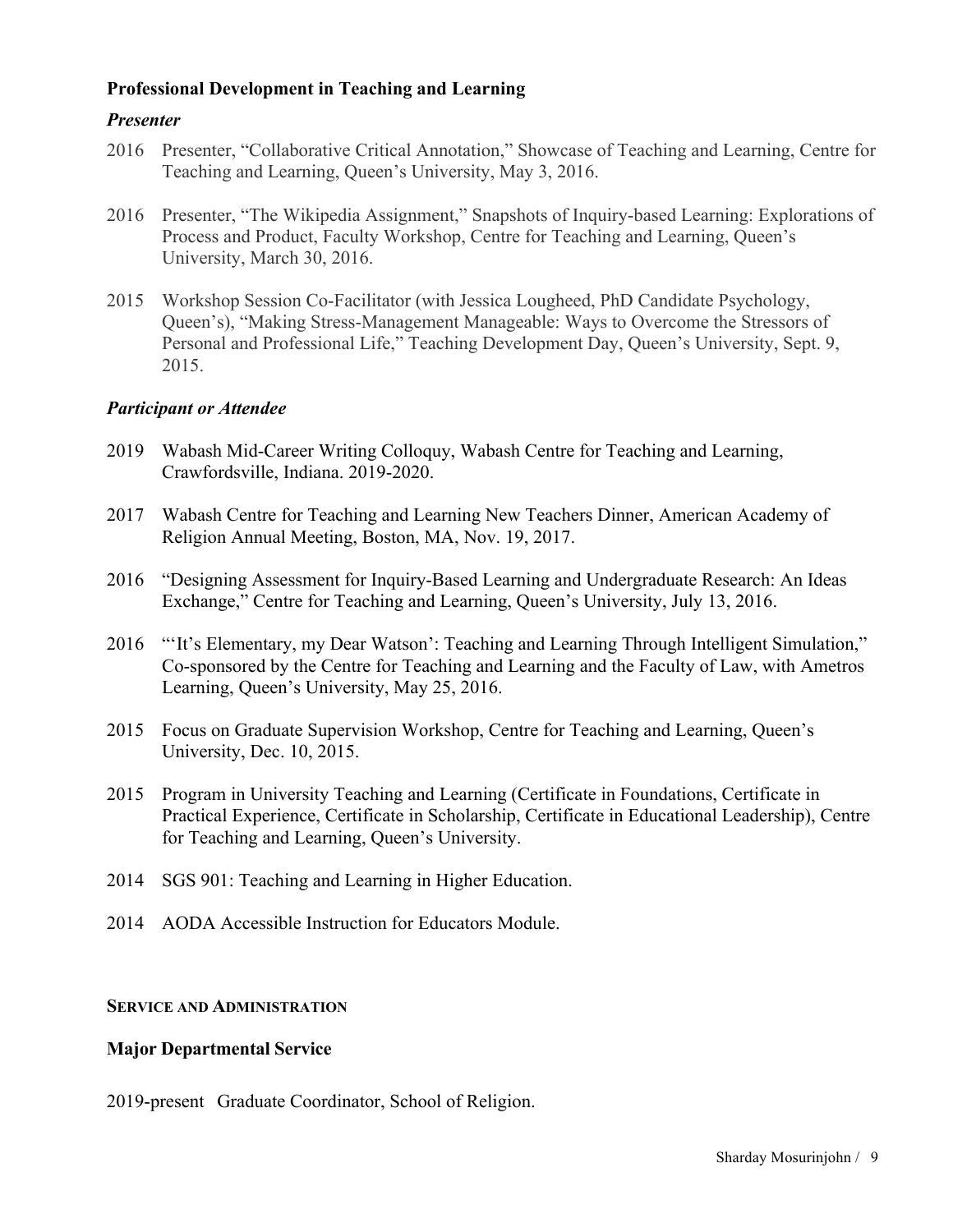- 2019-present Chair, Graduate Admissions Committee, School of Religion.
- 2019 Member, Director Search Committee, School of Religion.
- 2019 Member, Modified Appointments Committee, School of Religion.
- 2018-2019 Member, Admissions Committee, Cultural Studies Graduate Program.
- 2018-2019 Faculty Board Representative for School of Religion.
- 2018-present Member, Curriculum Committee, School of Religion.
- 2017-present Member, Appointments Committee, School of Religion.
- 2017-2018 Member, Graduate Admissions Committee, School of Religion.

#### **University Wide Academic Service at Queen's**

- 2019 Member, Graduate Chairs Council.
- 2016 Member, Dean's Committee on the Future of the PhD.
- 2016 Member, Educational Leadership Initiative Grants Adjudication Committee, Centre for Teaching and Learning.
- 2015 Educational Leadership Advisory Group, Centre for Teaching and Learning.

## **Professional Association Service**

2017-2020 Member-at-Large, Canadian Society for the Study of Religion Executive.

#### **Grant Application Reviews**

- 2019 SSHRC Doctoral Awards Competition.
- 2016 Reviewer, SSHRC Insight Grants Competition Application.

## **Other Academic Service**

### *Editorial*

2016-present Assistant Editor, Nonreligion and Secularity Research Network Online.

2013-2014 Associate Editor, *The International Journal on the Image*, 4 (4).